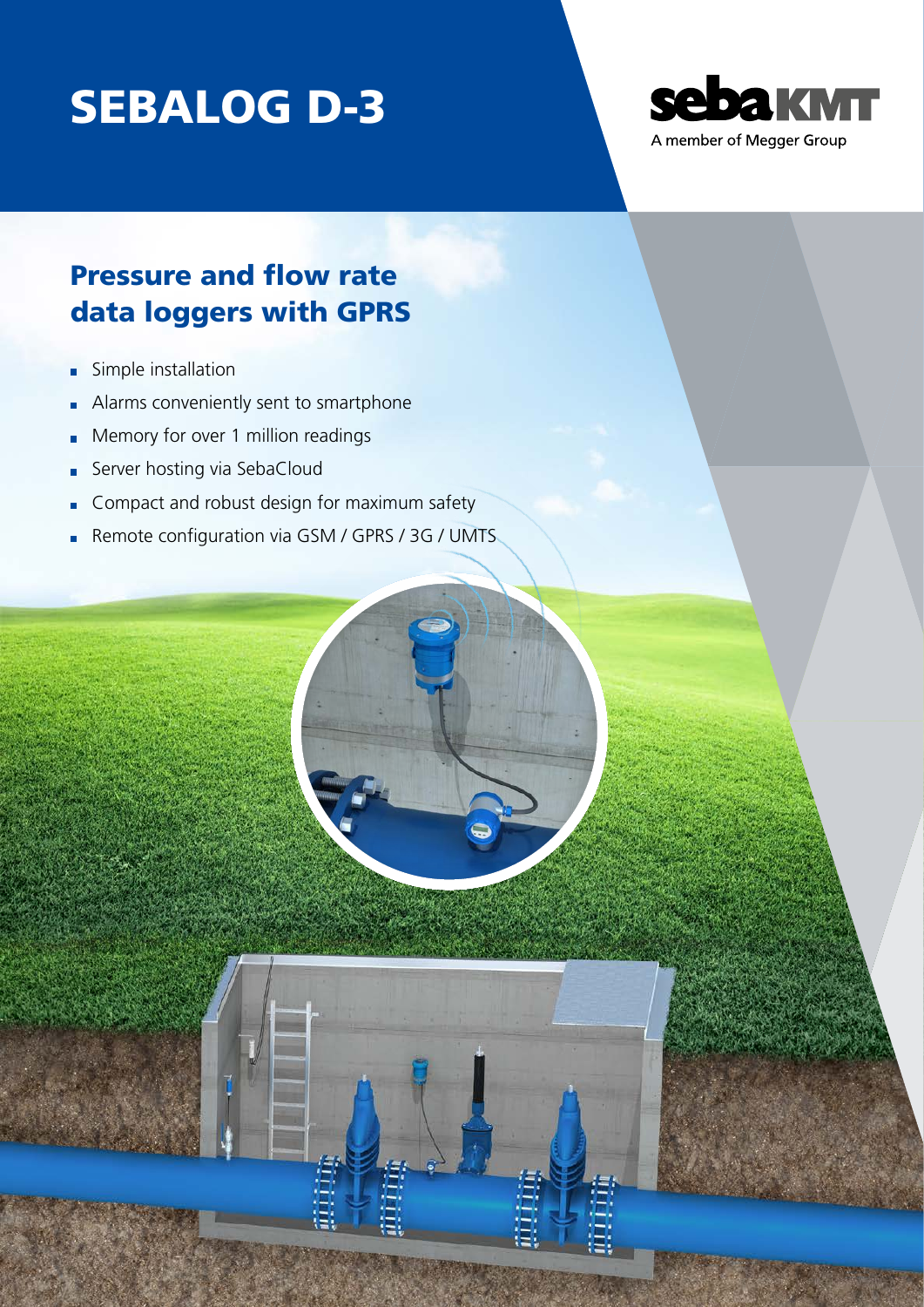## Sebalog D-3 – robust and compact

#### **Simple installation and handling**

Thanks to its compact and robust design and the totally waterproof housing, the Sebalog D-3 data logger is very hard-wearing.

It reliably informs you of the flow rate status from the pressure and flow measurements in your supply network on up to 4 channels.

It sends the latest data automatically on a day-to-day basis via GSM / GPRS / 3G or UMTS to your control centre or saves it in the specially developed Seba-Cloud.

#### **Always up-to-date with the D-3 online measurement and alarm feature**

Great emphasis was placed on user-friendliness with the Sebalog D-3. It supports online measurements on all channels which enables you as the user to access any saved measurement data and up-to-date readings at any time from the convenience of your smartphone.





#### **Feel safe and secure!**

The Sebalog D-3 alarm feature can inform you immediately if there is a significant change in the pressure level or flow rate.

The current measurement data of the Sebalog D-3 is also available directly online after an alarm.

#### **... wherever you are**

For special applications, Sebalog D-3 can be configured to carry out online measurements via GPRS.

You have a reliable overview of your data wherever you are.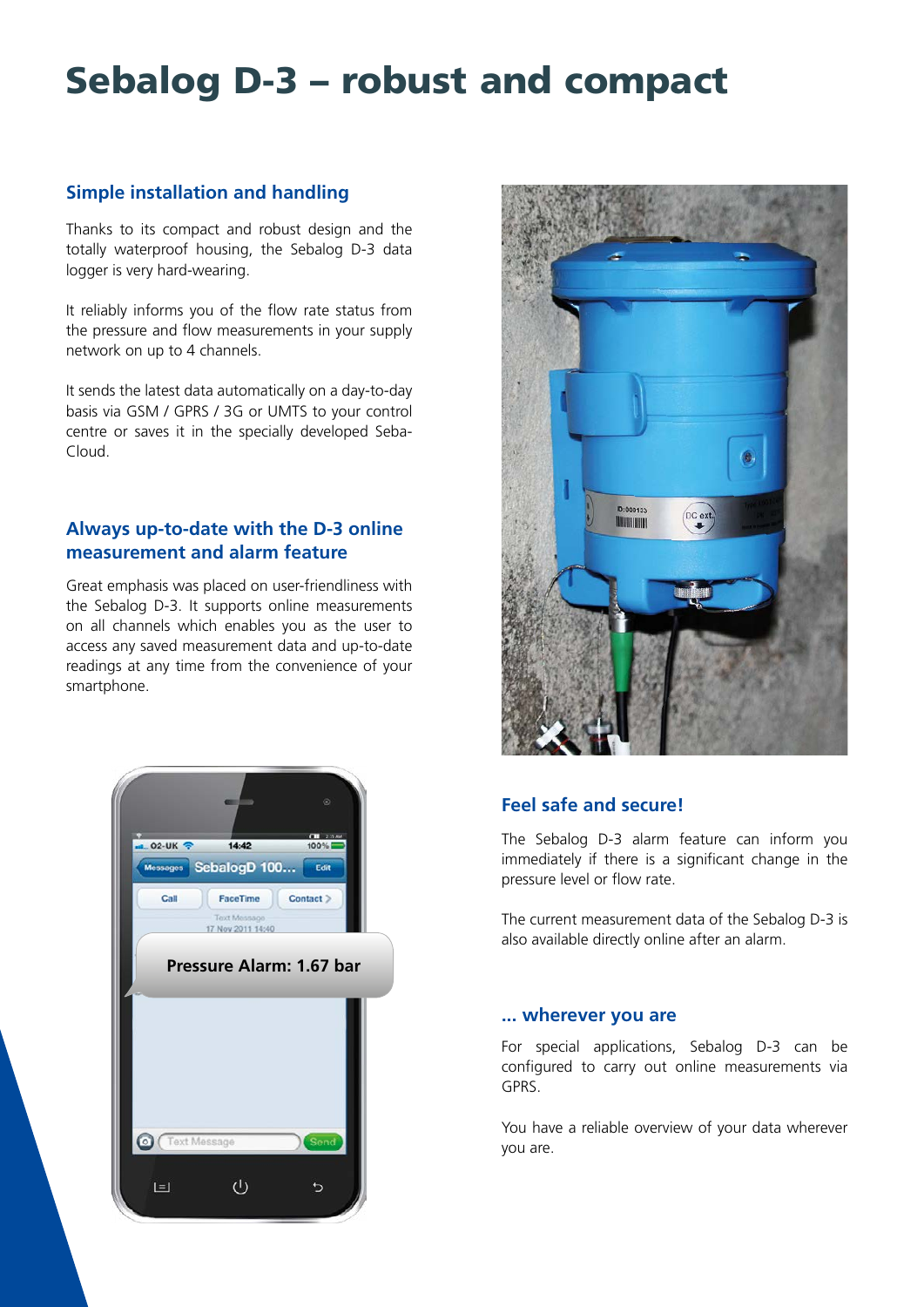### Convenient data analysis



#### **Analysing with Seba Data View**

The programming of the D-3 before measurements, as well as the read-out and analysing of measurement data, can easily be done using the SebaDataView-3 from the PC or laptop.

**INTERNET**

SebaCloud™



#### **SebaCloudTM software**

In addition to the data from the D-3, you can also save and analyse the readings from noise loggers, pressure and flow rate measurements or correlations.

The SebaKMT Cloud also allows you to configure your measuring devices remotely and offers you practically unlimited memory space.

#### **External GIS or SCADA systems**

SebaDataView-3 is compatible with the standard providers of network management systems, such as Netbase.

#### **Data uploads every day**

In the GSM module version, the D-3 sends the readings to your FTP server every day or to the specially developed SebaCloud.

#### **Real-time measurement**

The "Real-time measurement" and "StepTest"functions enable you to take measurements with the D-3 and watch them live on the computer.





#### **Alarms on the smartphone**

The D-3 can be used for sending alarms via email and text message and is therefore ideal for monitoring your pipe network.